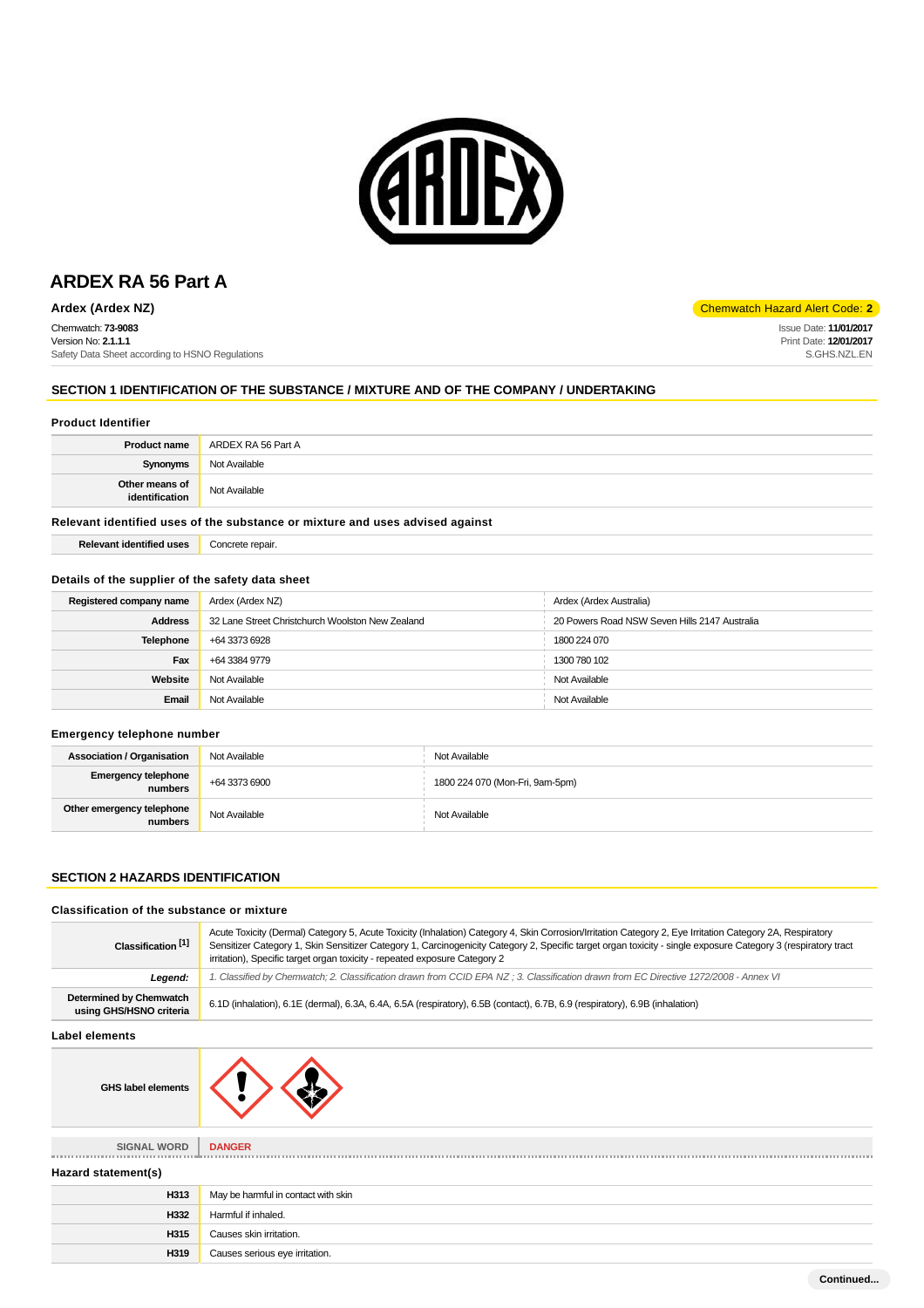| H334<br>May cause allergy or asthma symptoms or breathing difficulties if inhaled. |                                                                    |  |
|------------------------------------------------------------------------------------|--------------------------------------------------------------------|--|
| H317                                                                               | May cause an allergic skin reaction.                               |  |
| H351                                                                               | Suspected of causing cancer.                                       |  |
| H335                                                                               | May cause respiratory irritation.                                  |  |
| H373                                                                               | May cause damage to organs through prolonged or repeated exposure. |  |
| <b>Precautionary statement(s) Prevention</b>                                       |                                                                    |  |
| P <sub>201</sub>                                                                   | Obtain special instructions before use.                            |  |
| ----                                                                               |                                                                    |  |

| ------ |                                                                            |  |
|--------|----------------------------------------------------------------------------|--|
| P260   | Do not breathe dust/fume/gas/mist/vapours/spray.                           |  |
| P271   | Use only outdoors or in a well-ventilated area.                            |  |
| P280   | Wear protective gloves/protective clothing/eye protection/face protection. |  |

# **Precautionary statement(s) Response**

| P304+P340                                                                                    | IF INHALED: Remove victim to fresh air and keep at rest in a position comfortable for breathing. |  |
|----------------------------------------------------------------------------------------------|--------------------------------------------------------------------------------------------------|--|
| IF exposed or concerned: Get medical advice/attention.<br>P308+P313                          |                                                                                                  |  |
| If experiencing respiratory symptoms: Call a POISON CENTER or doctor/physician.<br>P342+P311 |                                                                                                  |  |
| P362                                                                                         | Take off contaminated clothing and wash before reuse.                                            |  |

### **Precautionary statement(s) Storage**

| P405      | Store locked up.                                                 |
|-----------|------------------------------------------------------------------|
| P403+P233 | Store in a well-ventilated place. Keep container tightly closed. |

# **Precautionary statement(s) Disposal**

**P501** Dispose of contents/container in accordance with local regulations.

# **SECTION 3 COMPOSITION / INFORMATION ON INGREDIENTS**

### **Substances**

See section below for composition of Mixtures

### **Mixtures**

| <b>CAS No</b> | %[weight] | Name                                          |
|---------------|-----------|-----------------------------------------------|
| 9016-87-9     | <70       | polymeric diphenylmethane diisocyanate        |
| 6846-50-0     | $35$      | 2,2,4-trimethyl-1,3-pentanediol diisobutyrate |

# **SECTION 4 FIRST AID MEASURES**

NZ Poisons Centre 0800 POISON (0800 764 766) | NZ Emergency Services: 111

# **Description of first aid measures**

| <b>Eye Contact</b>  | If this product comes in contact with the eyes:<br>Inmediately hold eyelids apart and flush the eye continuously with running water.<br>Ensure complete irrigation of the eye by keeping eyelids apart and away from eye and moving the eyelids by occasionally lifting the upper and lower lids.<br>► Continue flushing until advised to stop by the Poisons Information Centre or a doctor, or for at least 15 minutes.<br>F Transport to hospital or doctor without delay.<br>► Removal of contact lenses after an eye injury should only be undertaken by skilled personnel.                                                                                                                                                                                                                                                                                                                                                       |
|---------------------|----------------------------------------------------------------------------------------------------------------------------------------------------------------------------------------------------------------------------------------------------------------------------------------------------------------------------------------------------------------------------------------------------------------------------------------------------------------------------------------------------------------------------------------------------------------------------------------------------------------------------------------------------------------------------------------------------------------------------------------------------------------------------------------------------------------------------------------------------------------------------------------------------------------------------------------|
| <b>Skin Contact</b> | If skin contact occurs:<br>Inmediately remove all contaminated clothing, including footwear.<br>Flush skin and hair with running water (and soap if available).<br>▶ Seek medical attention in event of irritation.                                                                                                                                                                                                                                                                                                                                                                                                                                                                                                                                                                                                                                                                                                                    |
| Inhalation          | If fumes or combustion products are inhaled remove from contaminated area.<br>Lay patient down. Keep warm and rested.<br>▶ Prostheses such as false teeth, which may block airway, should be removed, where possible, prior to initiating first aid procedures.<br>Apply artificial respiration if not breathing, preferably with a demand valve resuscitator, bag-valve mask device, or pocket mask as trained. Perform CPR if<br>necessary.<br>Transport to hospital, or doctor, without delay.<br>Following uptake by inhalation, move person to an area free from risk of further exposure. Oxygen or artificial respiration should be administered as needed.<br>Asthmatic-type symptoms may develop and may be immediate or delayed up to several hours. Treatment is essentially symptomatic. A physician should be<br>consulted.                                                                                               |
| Ingestion           | F IF SWALLOWED, REFER FOR MEDICAL ATTENTION, WHERE POSSIBLE, WITHOUT DELAY.<br>For advice, contact a Poisons Information Centre or a doctor.<br>• Urgent hospital treatment is likely to be needed.<br>In the mean time, qualified first-aid personnel should treat the patient following observation and employing supportive measures as indicated by the patient's<br>condition.<br>If the services of a medical officer or medical doctor are readily available, the patient should be placed in his/her care and a copy of the SDS should be<br>provided. Further action will be the responsibility of the medical specialist.<br>F If medical attention is not available on the worksite or surroundings send the patient to a hospital together with a copy of the SDS.<br>Where medical attention is not immediately available or where the patient is more than 15 minutes from a hospital or unless instructed<br>otherwise: |
|                     | $\mathbf{A}$ and $\mathbf{A}$ and $\mathbf{A}$                                                                                                                                                                                                                                                                                                                                                                                                                                                                                                                                                                                                                                                                                                                                                                                                                                                                                         |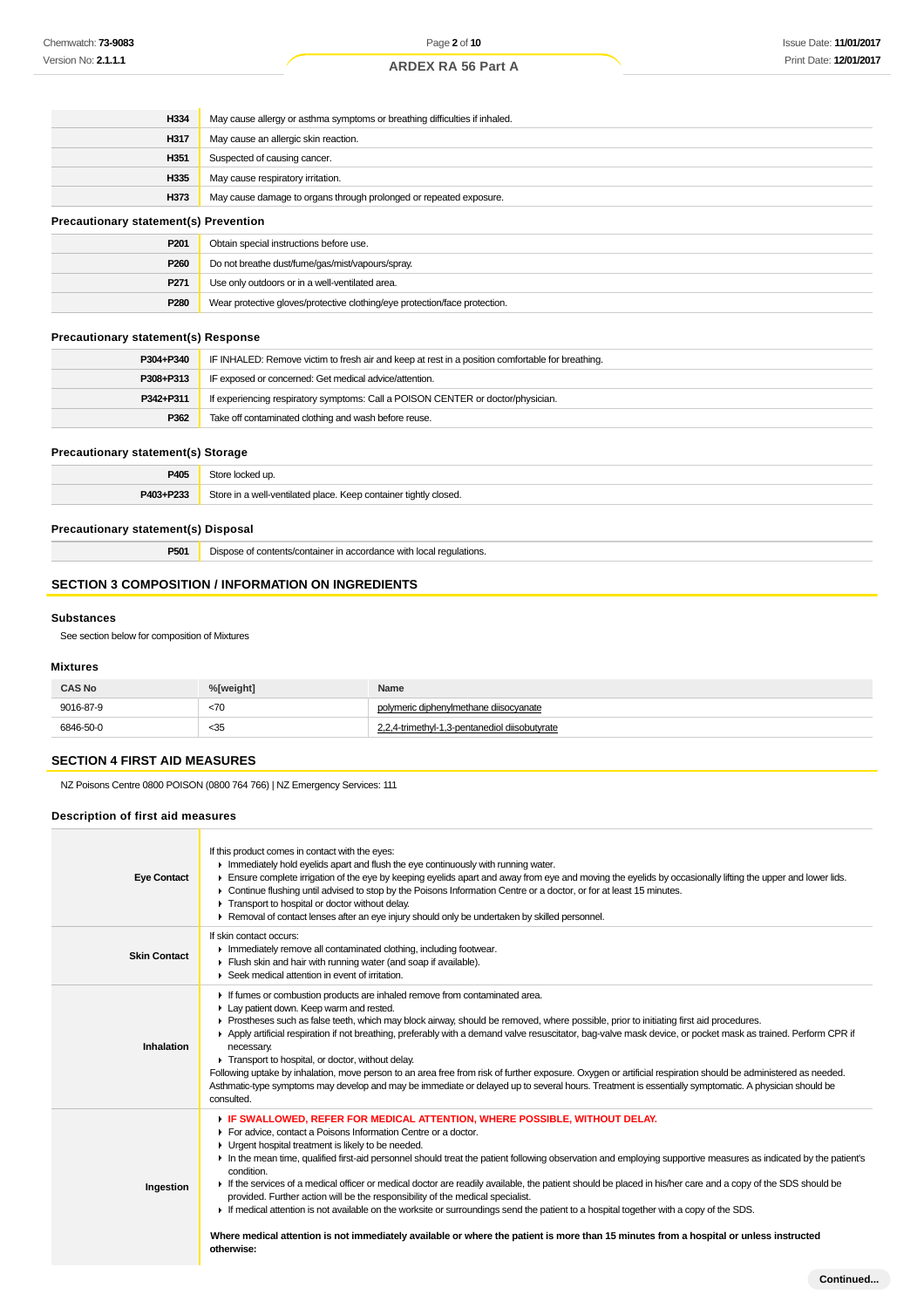**INDUCE** vomiting with fingers down the back of the throat, **ONLY IF CONSCIOUS**. Lean patient forward or place on left side (head-down position, if possible) to maintain open airway and prevent aspiration. **NOTE:** Wear a protective glove when inducing vomiting by mechanical means.

### **Indication of any immediate medical attention and special treatment needed**

Treat symptomatically.

For sub-chronic and chronic exposures to isocyanates:

- This material may be a potent pulmonary sensitiser which causes bronchospasm even in patients without prior airway hyperreactivity.
- Clinical symptoms of exposure involve mucosal irritation of respiratory and gastrointestinal tracts.
- Conjunctival irritation, skin inflammation (erythema, pain vesiculation) and gastrointestinal disturbances occur soon after exposure.
- Pulmonary symptoms include cough, burning, substernal pain and dyspnoea.
- Some cross-sensitivity occurs between different isocyanates.
- ▶ Noncardiogenic pulmonary oedema and bronchospasm are the most serious consequences of exposure. Markedly symptomatic patients should receive oxygen, ventilatory support and an intravenous line.
- Treatment for asthma includes inhaled sympathomimetics (epinephrine [adrenalin], terbutaline) and steroids.
- Activated charcoal (1 g/kg) and a cathartic (sorbitol, magnesium citrate) may be useful for ingestion.
- Mydriatics, systemic analgesics and topical antibiotics (Sulamyd) may be used for corneal abrasions.
- **There is no effective therapy for sensitised workers.**

### [Ellenhorn and Barceloux; Medical Toxicology]

**NOTE:** Isocyanates cause airway restriction in naive individuals with the degree of response dependant on the concentration and duration of exposure. They induce smooth muscle contraction which leads to bronchoconstrictive episodes. Acute changes in lung function, such as decreased FEV1, may not represent sensitivity. [Karol & Jin, Frontiers in Molecular Toxicology, pp 56-61, 1992]

Personnel who work with isocyanates, isocyanate prepolymers or polyisocyanates should have a pre-placement medical examination and periodic examinations thereafter, including a pulmonary function test. Anyone with a medical history of chronic respiratory disease, asthmatic or bronchial attacks, indications of allergic responses, recurrent eczema or sensitisation conditions of the skin should not handle or work with isocyanates. Anyone who develops chronic respiratory distress when working with isocyanates should be removed from exposure and examined by a physician. Further exposure must be avoided if a sensitivity to isocyanates or polyisocyanates has developed.

### **SECTION 5 FIREFIGHTING MEASURES**

#### **Extinguishing media**

- Small quantities of water in contact with hot liquid may react violently with generation of a large volume of rapidly expanding hot sticky semi-solid foam.
- Presents additional hazard when fire fighting in a confined space.
- ▶ Cooling with flooding quantities of water reduces this risk.
- Water spray or fog may cause frothing and should be used in large quantities.
- Foam.
- Dry chemical powder.
- ▶ BCF (where regulations permit).
- Carbon dioxide.

#### **Special hazards arising from the substrate or mixture**

| <b>Fire Incompatibility</b>    | Avoid contamination with oxidising agents i.e. nitrates, oxidising acids, chlorine bleaches, pool chlorine etc. as ignition may result                                                                                                                                                                                                                                                                                                                                                                                                                                                                                                                                                                                                                                                               |  |  |
|--------------------------------|------------------------------------------------------------------------------------------------------------------------------------------------------------------------------------------------------------------------------------------------------------------------------------------------------------------------------------------------------------------------------------------------------------------------------------------------------------------------------------------------------------------------------------------------------------------------------------------------------------------------------------------------------------------------------------------------------------------------------------------------------------------------------------------------------|--|--|
| <b>Advice for firefighters</b> |                                                                                                                                                                                                                                                                                                                                                                                                                                                                                                                                                                                                                                                                                                                                                                                                      |  |  |
| <b>Fire Fighting</b>           | Alert Fire Brigade and tell them location and nature of hazard.<br>• Wear full body protective clothing with breathing apparatus.<br>▶ Prevent, by any means available, spillage from entering drains or water course.<br>• Use water delivered as a fine spray to control fire and cool adjacent area.                                                                                                                                                                                                                                                                                                                                                                                                                                                                                              |  |  |
| <b>Fire/Explosion Hazard</b>   | • Combustible.<br>• Moderate fire hazard when exposed to heat or flame.<br>• When heated to high temperatures decomposes rapidly generating vapour which pressures and may then rupture containers with release of flammable and<br>highly toxic isocyanate vapour.<br>Burns with acrid black smoke and poisonous fumes.<br>Combustion products include:<br>carbon dioxide (CO2)<br>isocyanates<br>and minor amounts of<br>hydrogen cyanide<br>nitrogen oxides (NOx)<br>other pyrolysis products typical of burning organic material.<br>May emit corrosive fumes.<br>When heated at high temperatures many isocyanates decompose rapidly generating a vapour which pressurises containers, possibly to the point of rupture.<br>Release of toxic and/or flammable isocyanate vapours may then occur |  |  |

### **SECTION 6 ACCIDENTAL RELEASE MEASURES**

**Personal precautions, protective equipment and emergency procedures**

#### See section 8

**Environmental precautions**

See section 12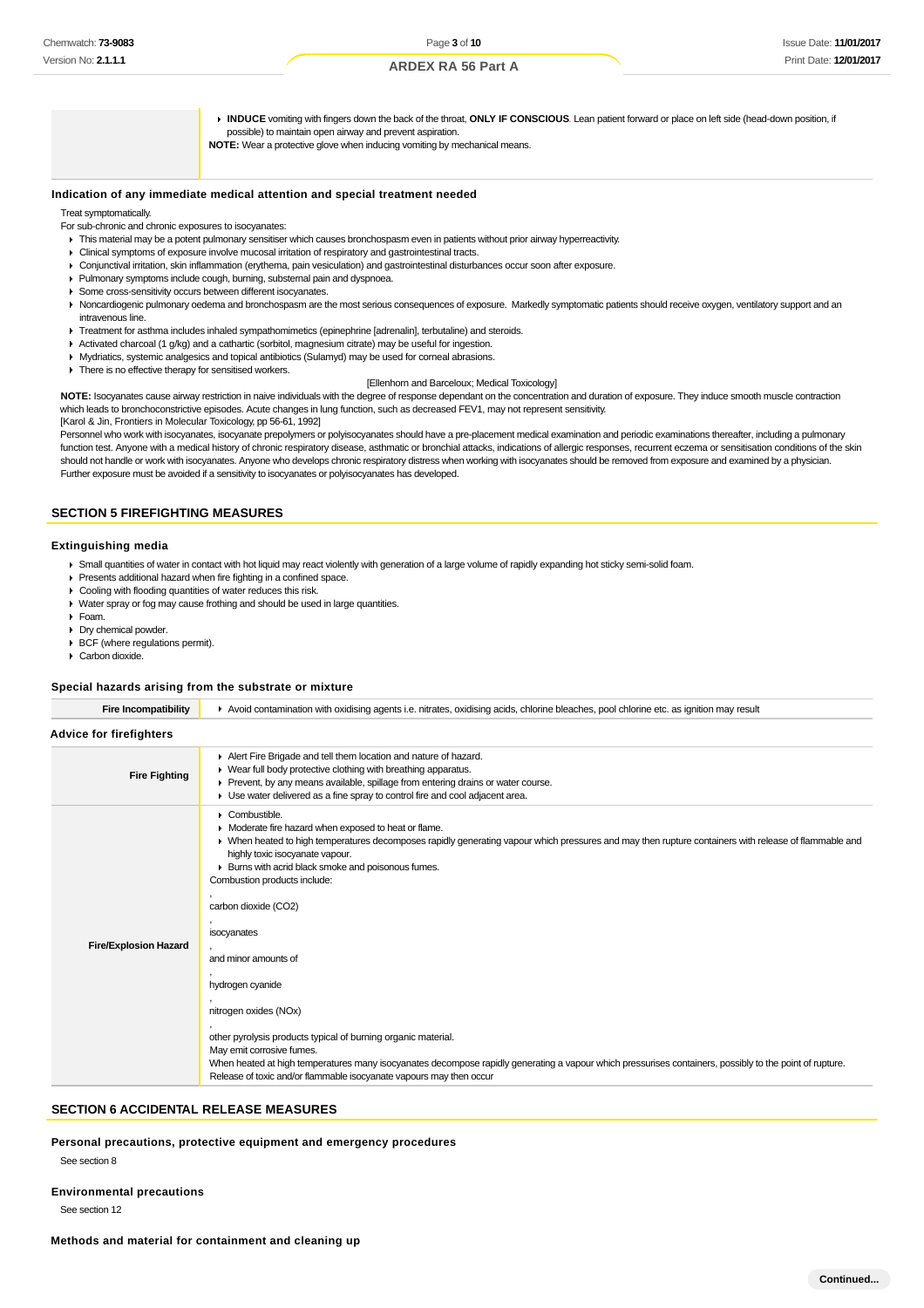| <b>Minor Spills</b> | Slippery when spilt.<br>Remove all ignition sources.<br>$\triangleright$ Clean up all spills immediately.<br>Avoid breathing vapours and contact with skin and eyes.<br>$\triangleright$ Control personal contact with the substance, by using protective equipment.                                                                                                                                                                                                                                                                                                                                                                                                                                                                                                                                                                                                                                                                                                                                                                                                                                                                                                                                                                                                                  |
|---------------------|---------------------------------------------------------------------------------------------------------------------------------------------------------------------------------------------------------------------------------------------------------------------------------------------------------------------------------------------------------------------------------------------------------------------------------------------------------------------------------------------------------------------------------------------------------------------------------------------------------------------------------------------------------------------------------------------------------------------------------------------------------------------------------------------------------------------------------------------------------------------------------------------------------------------------------------------------------------------------------------------------------------------------------------------------------------------------------------------------------------------------------------------------------------------------------------------------------------------------------------------------------------------------------------|
| <b>Major Spills</b> | E Liquid Isocyanates and high isocyanate vapour concentrations will penetrate seals on self contained breathing apparatus - SCBA should be used inside<br>encapsulating suit where this exposure may occur.<br>For isocyanate spills of less than 40 litres (2 m2):<br>Evacuate area from everybody not dealing with the emergency, keep them upwind and prevent further access, remove ignition sources and, if inside building,<br>ventilate area as well as possible.<br>• Notify supervision and others as necessary.<br>• Put on personal protective equipment (suitable respiratory protection, face and eye protection, protective suit, gloves and impermeable boots).<br>• Control source of leakage (where applicable).<br>Slippery when spilt.<br>Avoid contamination with water, alkalies and detergent solutions.<br>• Material reacts with water and generates gas, pressurises containers with even drum rupture resulting.<br>DO NOT reseal container if contamination is suspected.<br>• Open all containers with care.<br>DO NOT touch the spill material<br>Moderate hazard.<br>$\triangleright$ Clear area of personnel and move upwind.<br>Alert Fire Brigade and tell them location and nature of hazard.<br>▶ Wear breathing apparatus plus protective gloves. |

Personal Protective Equipment advice is contained in Section 8 of the SDS.

# **SECTION 7 HANDLING AND STORAGE**

### **Precautions for safe handling**

| Safe handling     | DO NOT allow clothing wet with material to stay in contact with skin<br>Avoid all personal contact, including inhalation.<br>• Wear protective clothing when risk of exposure occurs.<br>$\blacktriangleright$ Use in a well-ventilated area.<br>▶ Prevent concentration in hollows and sumps.                                                                                                                                                                                                                                                                                                                                                                                      |
|-------------------|-------------------------------------------------------------------------------------------------------------------------------------------------------------------------------------------------------------------------------------------------------------------------------------------------------------------------------------------------------------------------------------------------------------------------------------------------------------------------------------------------------------------------------------------------------------------------------------------------------------------------------------------------------------------------------------|
| Other information | for commercial quantities of isocyanates:<br>In Isocyanates should be stored in adequately bunded areas. Nothing else should be kept within the same bunding. Pre-polymers need not be segregated.<br>Drums of isocyanates should be stored under cover, out of direct sunlight, protected from rain, protected from physical damage and well away from moisture,<br>acids and alkalis.<br>Rotate all stock to prevent ageing. Use on FIFO (First In-First Out) basis<br>Store in original containers.<br>▶ Keep containers securely sealed.<br>▶ No smoking, naked lights or ignition sources.<br>Store in a cool, dry, well-ventilated area.<br>Storage temperature - 18-30 degC. |

# **Conditions for safe storage, including any incompatibilities**

| Suitable container      | • Metal can or drum<br>• Packaging as recommended by manufacturer.<br>• Check all containers are clearly labelled and free from leaks.                                                                                                                                                                                                                                                                                                                                                                                                                                                                                                                                                                                                                                                                                                                                                                                                                                                                                                                                                                                                                                                                                                                                                                                                                                                                                                                                                                                                                                                                                                                                                                                                                                                                                                                                                                                                                                  |
|-------------------------|-------------------------------------------------------------------------------------------------------------------------------------------------------------------------------------------------------------------------------------------------------------------------------------------------------------------------------------------------------------------------------------------------------------------------------------------------------------------------------------------------------------------------------------------------------------------------------------------------------------------------------------------------------------------------------------------------------------------------------------------------------------------------------------------------------------------------------------------------------------------------------------------------------------------------------------------------------------------------------------------------------------------------------------------------------------------------------------------------------------------------------------------------------------------------------------------------------------------------------------------------------------------------------------------------------------------------------------------------------------------------------------------------------------------------------------------------------------------------------------------------------------------------------------------------------------------------------------------------------------------------------------------------------------------------------------------------------------------------------------------------------------------------------------------------------------------------------------------------------------------------------------------------------------------------------------------------------------------------|
| Storage incompatibility | Avoid cross contamination between the two liquid parts of product (kit).<br>If two part products are mixed or allowed to mix in proportions other than manufacturer's recommendation, polymerisation with gelation and evolution of heat<br>(exotherm) may occur.<br>This excess heat may generate toxic vapour<br>Esters react with acids to liberate heat along with alcohols and acids.<br>► Strong oxidising acids may cause a vigorous reaction with esters that is sufficiently exothermic to ignite the reaction products.<br>► Heat is also generated by the interaction of esters with caustic solutions.<br>Flammable hydrogen is generated by mixing esters with alkali metals and hydrides.<br>Avoid reaction with water, alcohols and detergent solutions.<br>► Isocyanates and thioisocyanates are incompatible with many classes of compounds, reacting exothermically to release toxic gases. Reactions with amines,<br>strong bases, aldehydes, alcohols, alkali metals, ketones, mercaptans, strong oxidisers, hydrides, phenols, and peroxides can cause vigorous releases of<br>heat. Acids and bases initiate polymerisation reactions in these materials.<br>A range of exothermic decomposition energies for isocyanates is given as 20-30 kJ/mol.<br>• The relationship between energy of decomposition and processing hazards has been the subject of discussion; it is suggested that values of energy<br>released per unit of mass, rather than on a molar basis $(J/q)$ be used in the assessment.<br>For example, in "open vessel processes" (with man-hole size openings, in an industrial setting), substances with exothermic decomposition energies below<br>500 J/g are unlikely to present a danger, whilst those in "closed vessel processes" (opening is a safety valve or bursting disk) present some danger where<br>the decomposition energy exceeds 150 J/g.<br>BRETHERICK: Handbook of Reactive Chemical Hazards, 4th Edition |

# **SECTION 8 EXPOSURE CONTROLS / PERSONAL PROTECTION**

### **Control parameters**

# **OCCUPATIONAL EXPOSURE LIMITS (OEL)**

### **INGREDIENT DATA**

| Source                                            | <b>Ingredient</b>                           | Material name                  | <b>TWA</b>    | <b>STEL</b>   | Peak             | <b>Notes</b>                                                                                                                                         |
|---------------------------------------------------|---------------------------------------------|--------------------------------|---------------|---------------|------------------|------------------------------------------------------------------------------------------------------------------------------------------------------|
| New Zealand Workplace<br>Exposure Standards (WES) | polymeric<br>diphenvlmethane<br>disocvanate | Isocyanates, all,<br>(as -NCO) | 0.02<br>ma/m3 | 0.07<br>mg/m3 | Not<br>Available | (sen) - Sensitiser; Note: These values apply to all isocyanates,<br>including prepolymers, present in the workplace air as<br>vapours, mist or dust. |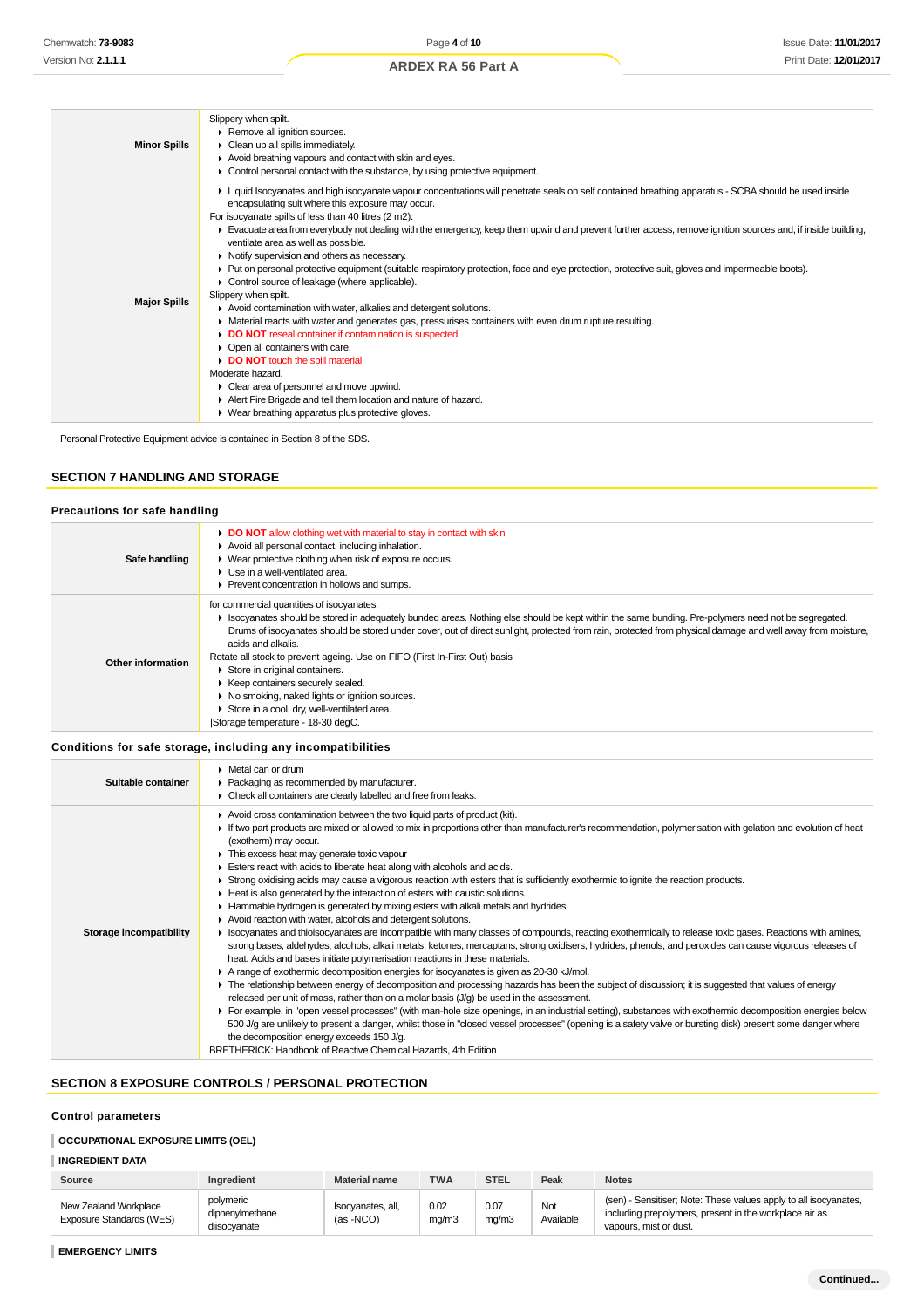| Ingredient                                       | <b>Material name</b>                                                          | TEEL-1              | TEEL-2                | TEEL-3             |                   |
|--------------------------------------------------|-------------------------------------------------------------------------------|---------------------|-----------------------|--------------------|-------------------|
| polymeric diphenylmethane<br>diisocyanate        | Polymethylene polyphenyl isocyanate; (Polymeric diphenylmethane diisocyanate) |                     | $0.15 \text{ mg/m}$ 3 | $3.6 \text{ mg/m}$ | $22 \text{ mg/m}$ |
|                                                  |                                                                               |                     |                       |                    |                   |
| Ingredient                                       | <b>Original IDLH</b>                                                          | <b>Revised IDLH</b> |                       |                    |                   |
| polymeric diphenylmethane<br>diisocyanate        | Not Available                                                                 | Not Available       |                       |                    |                   |
| 2,2,4-trimethyl-1,3-pentanediol<br>diisobutyrate | Not Available                                                                 | Not Available       |                       |                    |                   |

### **Exposure controls**

| Appropriate engineering<br>controls | All processes in which isocyanates are used should be enclosed wherever possible.<br>• Total enclosure, accompanied by good general ventilation, should be used to keep atmospheric concentrations below the relevant exposure standards.<br>If total enclosure of the process is not feasible, local exhaust ventilation may be necessary. Local exhaust ventilation is essential where lower molecular<br>weight isocyanates (such as TDI or HDI) is used or where isocyanate or polyurethane is sprayed.<br>Engineering controls are used to remove a hazard or place a barrier between the worker and the hazard. Well-designed engineering controls can be highly<br>effective in protecting workers and will typically be independent of worker interactions to provide this high level of protection.<br>The basic types of engineering controls are:<br>Process controls which involve changing the way a job activity or process is done to reduce the risk.<br>Enclosure and/or isolation of emission source which keeps a selected hazard "physically" away from the worker and ventilation that strategically "adds" and<br>"removes" air in the work environment.                                                                                                                                                                                                                                                                                                                                                                                   |
|-------------------------------------|------------------------------------------------------------------------------------------------------------------------------------------------------------------------------------------------------------------------------------------------------------------------------------------------------------------------------------------------------------------------------------------------------------------------------------------------------------------------------------------------------------------------------------------------------------------------------------------------------------------------------------------------------------------------------------------------------------------------------------------------------------------------------------------------------------------------------------------------------------------------------------------------------------------------------------------------------------------------------------------------------------------------------------------------------------------------------------------------------------------------------------------------------------------------------------------------------------------------------------------------------------------------------------------------------------------------------------------------------------------------------------------------------------------------------------------------------------------------------------------------------------------------------------------------------------------|
| <b>Personal protection</b>          |                                                                                                                                                                                                                                                                                                                                                                                                                                                                                                                                                                                                                                                                                                                                                                                                                                                                                                                                                                                                                                                                                                                                                                                                                                                                                                                                                                                                                                                                                                                                                                  |
| Eye and face protection             | Safety glasses with side shields.<br>▶ Chemical goggles.<br>• Contact lenses may pose a special hazard; soft contact lenses may absorb and concentrate irritants. A written policy document, describing the wearing of<br>lenses or restrictions on use, should be created for each workplace or task.                                                                                                                                                                                                                                                                                                                                                                                                                                                                                                                                                                                                                                                                                                                                                                                                                                                                                                                                                                                                                                                                                                                                                                                                                                                           |
| <b>Skin protection</b>              | See Hand protection below                                                                                                                                                                                                                                                                                                                                                                                                                                                                                                                                                                                                                                                                                                                                                                                                                                                                                                                                                                                                                                                                                                                                                                                                                                                                                                                                                                                                                                                                                                                                        |
| Hands/feet protection               | <b>NOTE:</b><br>The material may produce skin sensitisation in predisposed individuals. Care must be taken, when removing gloves and other protective equipment, to avoid<br>all possible skin contact.<br>► Contaminated leather items, such as shoes, belts and watch-bands should be removed and destroyed.<br>The selection of suitable gloves does not only depend on the material, but also on further marks of quality which vary from manufacturer to manufacturer. Where<br>the chemical is a preparation of several substances, the resistance of the glove material can not be calculated in advance and has therefore to be checked prior<br>to the application.<br>The exact break through time for substances has to be obtained from the manufacturer of the protective gloves and has to be observed when making a final<br>choice.<br>Personal hygiene is a key element of effective hand care.<br>Do NOT wear natural rubber (latex gloves).<br>In Isocyanate resistant materials include Teflon, Viton, nitrile rubber and some PVA gloves.<br>• Protective gloves and overalls should be worn as specified in the appropriate national standard.<br>• Contaminated garments should be removed promptly and should not be re-used until they have been decontaminated.<br>• NOTE: Natural rubber, neoprene, PVC can be affected by isocyanates<br>DO NOT use skin cream unless necessary and then use only minimum amount.<br>In Isocyanate vapour may be absorbed into skin cream and this increases hazard.<br>Avoid contact with moisture. |
| <b>Body protection</b>              | See Other protection below                                                                                                                                                                                                                                                                                                                                                                                                                                                                                                                                                                                                                                                                                                                                                                                                                                                                                                                                                                                                                                                                                                                                                                                                                                                                                                                                                                                                                                                                                                                                       |
| Other protection                    | All employees working with isocyanates must be informed of the hazards from exposure to the contaminant and the precautions necessary to prevent damage to<br>their health. They should be made aware of the need to carry out their work so that as little contamination as possible is produced, and of the importance of the<br>proper use of all safeguards against exposure to themselves and their fellow workers. Adequate training, both in the proper execution of the task and in the use<br>of all associated engineering controls, as well as of any personal protective equipment, is essential.<br>Employees exposed to contamination hazards should be educated in the need for, and proper use of, facilities, clothing and equipment and thereby maintain a<br>high standard of personal cleanliness.<br>• Overalls.<br>P.V.C. apron.<br>▶ Barrier cream.                                                                                                                                                                                                                                                                                                                                                                                                                                                                                                                                                                                                                                                                                       |
| <b>Thermal hazards</b>              | Not Available                                                                                                                                                                                                                                                                                                                                                                                                                                                                                                                                                                                                                                                                                                                                                                                                                                                                                                                                                                                                                                                                                                                                                                                                                                                                                                                                                                                                                                                                                                                                                    |

#### **Respiratory protection**

Type A Filter of sufficient capacity. (AS/NZS 1716 & 1715, EN 143:2000 & 149:2001, ANSI Z88 or national equivalent)

Where the concentration of gas/particulates in the breathing zone, approaches or exceeds the "Exposure Standard" (or ES), respiratory protection is required. Degree of protection varies with both face-piece and Class of filter; the nature of protection varies with Type of filter.

| <b>Required Minimum Protection Factor</b> | <b>Half-Face Respirator</b> | <b>Full-Face Respirator</b> | <b>Powered Air Respirator</b> |  |
|-------------------------------------------|-----------------------------|-----------------------------|-------------------------------|--|
| up to $10 \times ES$                      | A-AUS                       |                             | A-PAPR-AUS / Class 1          |  |
| up to $50 \times ES$                      |                             | A-AUS / Class 1             |                               |  |
| up to $100 \times ES$                     |                             | $A-2$                       | A-PAPR-2 ^                    |  |

#### ^ - Full-face

A(All classes) = Organic vapours, B AUS or B1 = Acid gasses, B2 = Acid gas or hydrogen cyanide(HCN), B3 = Acid gas or hydrogen cyanide(HCN), E = Sulfur dioxide(SO2), G = Agricultural chemicals, K = Ammonia(NH3), Hg = Mercury, NO = Oxides of nitrogen, MB = Methyl bromide, AX = Low boiling point organic compounds(below 65 degC)

Cartridge respirators should never be used for emergency ingress or in areas of unknown vapour concentrations or oxygen content. The wearer must be warned to leave the contaminated area immediately on detecting any odours through the respirator. The odour may indicate that the mask is not functioning properly, that the vapour concentration is too high, or that the mask is not properly fitted. Because of these limitations, only restricted use of cartridge respirators is considered appropriate.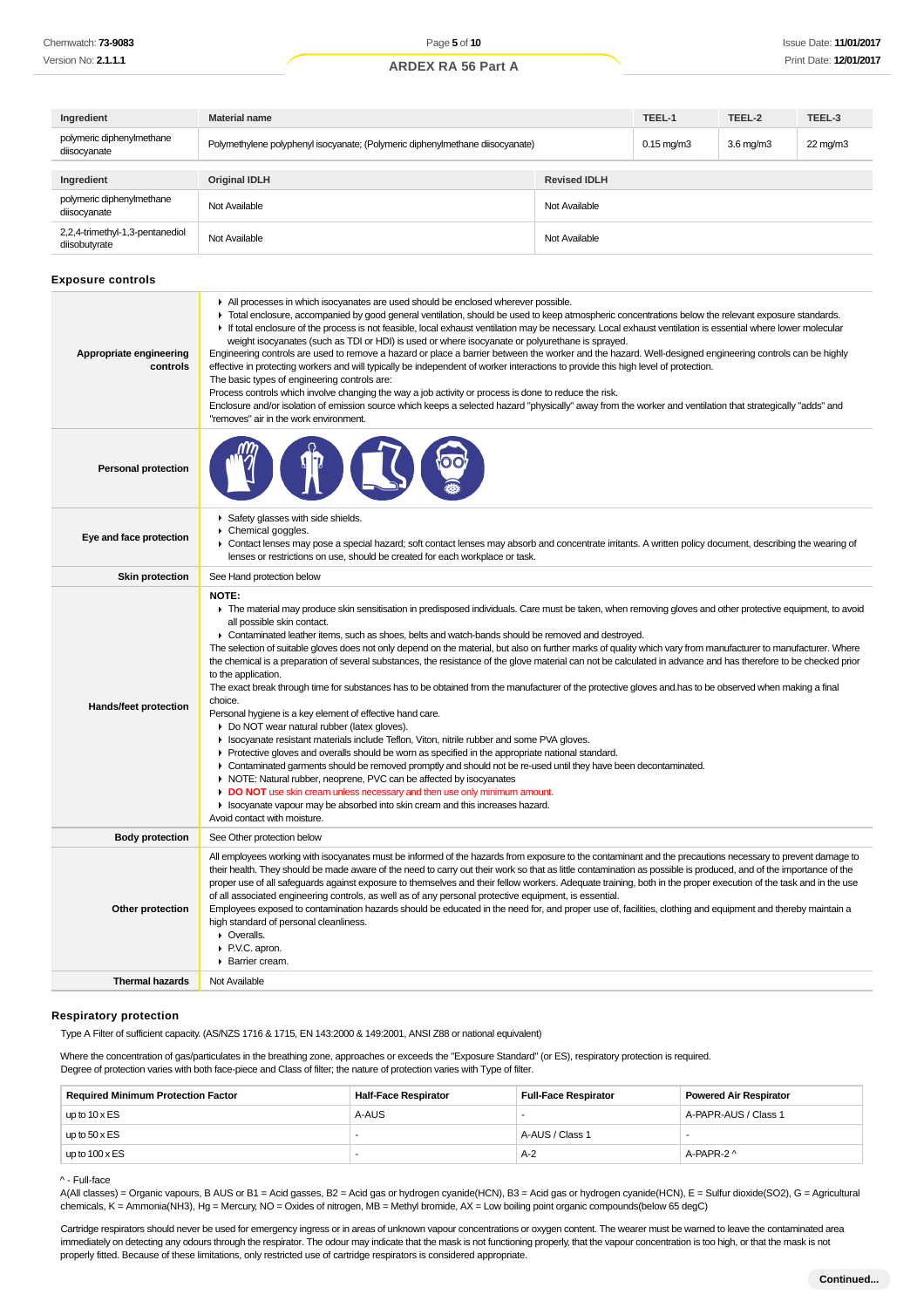For spraying or operations which might generate aerosols:

Full face respirator with supplied air.

- In certain circumstances, personal protection of the individual employee is necessary. Personal protective devices should be regarded as being supplementary to substitution and engineering control and should not be used in preference to them as they do nothing to eliminate the hazard.
- However, in some situations, minimising exposure to isocyanates by enclosure and ventilation is not possible, and occupational exposure standards may be exceeded, particularly during on-site mixing of paints, spray-painting, foaming and maintenance of machine and ventilation systems. In these situations, air-line respirators or self-contained breathing apparatus complying with the appropriate nationals standard must be used.
- Organic vapour respirators with particulate pre- filters and powered, air-purifying respirators are NOT suitable.
- Personal protective equipment must be appropriately selected, individually fitted and workers trained in their correct use and maintenance. Personal protective equipment must be regularly checked and maintained to ensure that the worker is being protected.
- Air- line respirators or self-contained breathing apparatus complying with the appropriate national standard should be used during the clean-up of spills and the repair or clean-up of contaminated equipment and similar situations which cause emergency exposures to hazardous atmospheric concentrations of isocyanate.

# **SECTION 9 PHYSICAL AND CHEMICAL PROPERTIES**

### **Information on basic physical and chemical properties**

| Appearance                                      | Dark brown to black liquid with slight musty odour; does not mix with water. |                                                   |                |  |  |
|-------------------------------------------------|------------------------------------------------------------------------------|---------------------------------------------------|----------------|--|--|
|                                                 |                                                                              |                                                   |                |  |  |
| <b>Physical state</b>                           | Liquid                                                                       | Relative density (Water = $1$ )                   | 1.24           |  |  |
| Odour                                           | Not Available                                                                | <b>Partition coefficient</b><br>n-octanol / water | Not Available  |  |  |
| <b>Odour threshold</b>                          | Not Available                                                                | Auto-ignition temperature<br>$(^{\circ}C)$        | Not Available  |  |  |
| pH (as supplied)                                | Not Available                                                                | Decomposition<br>temperature                      | Not Available  |  |  |
| Melting point / freezing<br>point (°C)          | Not Available                                                                | <b>Viscosity (cSt)</b>                            | Not Available  |  |  |
| Initial boiling point and<br>boiling range (°C) | 208                                                                          | Molecular weight (g/mol)                          | Not Applicable |  |  |
| Flash point (°C)                                | 198 (PMCC)                                                                   | <b>Taste</b>                                      | Not Available  |  |  |
| <b>Evaporation rate</b>                         | Not Available                                                                | <b>Explosive properties</b>                       | Not Available  |  |  |
| Flammability                                    | Not Applicable                                                               | <b>Oxidising properties</b>                       | Not Available  |  |  |
| Upper Explosive Limit (%)                       | Not Available                                                                | Surface Tension (dyn/cm or<br>$mN/m$ )            | Not Available  |  |  |
| Lower Explosive Limit (%)                       | Not Available                                                                | <b>Volatile Component (%vol)</b>                  | Not Available  |  |  |
| Vapour pressure (kPa)                           | Negligible                                                                   | Gas group                                         | Not Available  |  |  |
| Solubility in water (g/L)                       | Immiscible                                                                   | pH as a solution (1%)                             | Not Available  |  |  |
| Vapour density ( $Air = 1$ )                    | Not Available                                                                | VOC g/L                                           | Not Available  |  |  |

### **SECTION 10 STABILITY AND REACTIVITY**

| Reactivity                            | See section 7                                                                                                                                                              |
|---------------------------------------|----------------------------------------------------------------------------------------------------------------------------------------------------------------------------|
| <b>Chemical stability</b>             | • Unstable in the presence of incompatible materials.<br>▶ Product is considered stable.<br>Hazardous polymerisation will not occur.<br>Presence of elevated temperatures. |
| Possibility of hazardous<br>reactions | See section 7                                                                                                                                                              |
| <b>Conditions to avoid</b>            | See section 7                                                                                                                                                              |
| Incompatible materials                | See section 7                                                                                                                                                              |
| Hazardous decomposition<br>products   | See section 5                                                                                                                                                              |

# **SECTION 11 TOXICOLOGICAL INFORMATION**

#### **Information on toxicological effects**

| Inhalation of aerosols (mists, fumes), generated by the material during the course of normal handling, may be harmful.<br>The material can cause respiratory irritation in some persons. The body's response to such irritation can cause further lung damage.<br>Inhalation of vapours may cause drowsiness and dizziness. This may be accompanied by sleepiness, reduced alertness, loss of reflexes, lack of co-ordination,<br>and vertigo.<br>Inhalation hazard is increased at higher temperatures.<br>The vapour/mist may be highly irritating to the upper respiratory tract and lungs; the response may be severe enough to produce bronchitis and pulmonary<br>oedema. Possible neurological symptoms arising from isocyanate exposure include headache, insomnia, euphoria, ataxia, anxiety neurosis, depression and<br>paranoia. Gastrointestinal disturbances are characterised by nausea and vomiting. Pulmonary sensitisation may produce asthmatic reactions ranging from<br>minor breathing difficulties to severe allergic attacks; this may occur following a single acute exposure or may develop without warning for several hours after<br>exposure. |
|---------------------------------------------------------------------------------------------------------------------------------------------------------------------------------------------------------------------------------------------------------------------------------------------------------------------------------------------------------------------------------------------------------------------------------------------------------------------------------------------------------------------------------------------------------------------------------------------------------------------------------------------------------------------------------------------------------------------------------------------------------------------------------------------------------------------------------------------------------------------------------------------------------------------------------------------------------------------------------------------------------------------------------------------------------------------------------------------------------------------------------------------------------------------------|
| Accidental ingestion of the material may be seriously damaging to the health of the individual; animal experiments indicate that ingestion of less than 40 gram<br>may be fatal.                                                                                                                                                                                                                                                                                                                                                                                                                                                                                                                                                                                                                                                                                                                                                                                                                                                                                                                                                                                          |
| The material may cause mild but significant inflammation of the skin either following direct contact or after a delay of some time. Repeated exposure can cause<br>contact dermatitis which is characterised by redness, swelling and blistering.<br>Repeated exposure may cause skin cracking, flaking or drying following normal handling and use.<br>Skin contact with the material may damage the health of the individual; systemic effects may result following absorption.<br>Open cuts, abraded or irritated skin should not be exposed to this material                                                                                                                                                                                                                                                                                                                                                                                                                                                                                                                                                                                                          |
|                                                                                                                                                                                                                                                                                                                                                                                                                                                                                                                                                                                                                                                                                                                                                                                                                                                                                                                                                                                                                                                                                                                                                                           |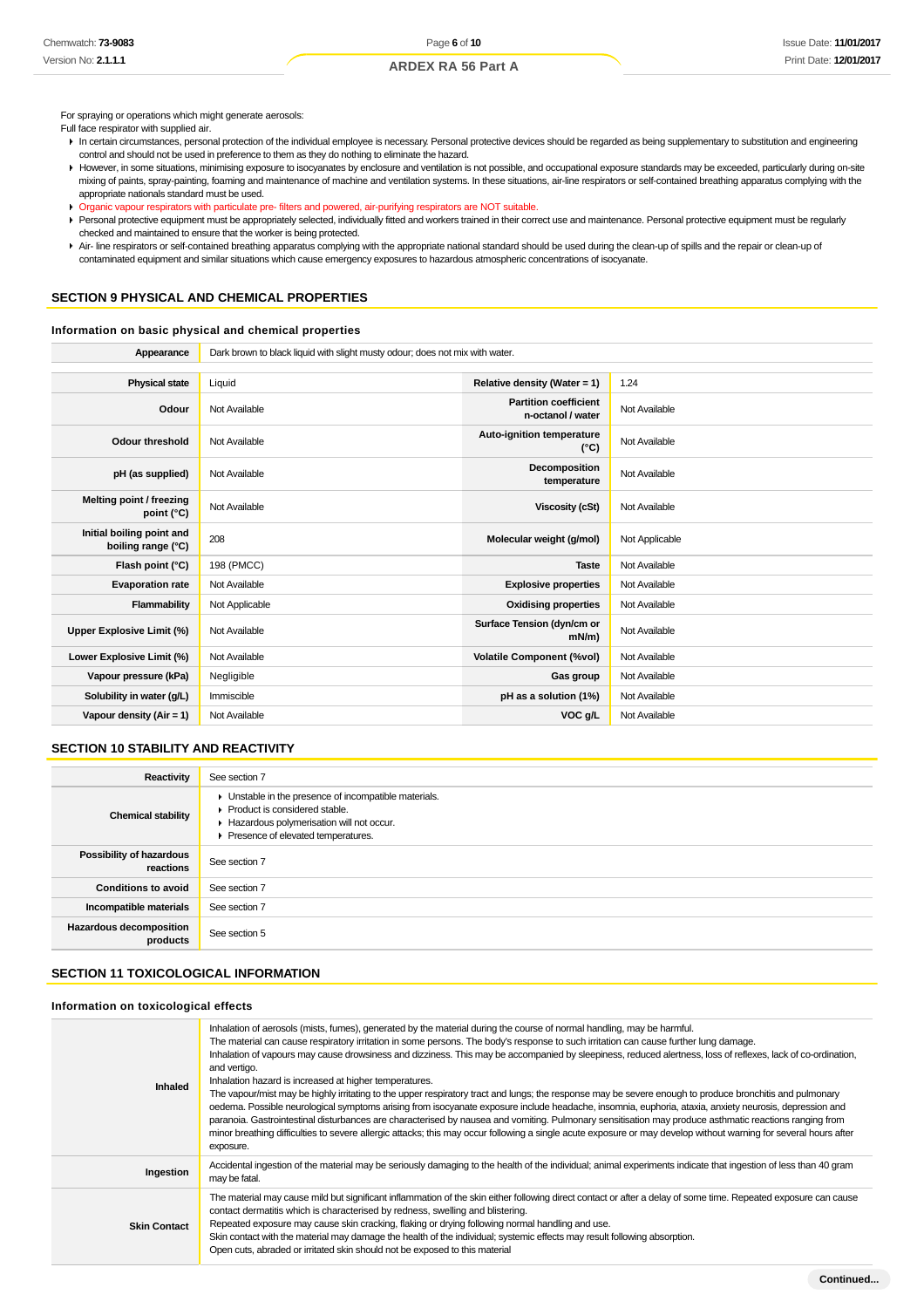#### Entry into the blood-stream, through, for example, cuts, abrasions or lesions, may produce systemic injury with harmful effects. Examine the skin prior to the use of the material and ensure that any external damage is suitably protected. **Eye** This material may produce eye irritation in some persons and produce eye damage 24 hours or more after instillation. Moderate inflammation may be expected with redness; conjunctivitis may occur with prolonged exposure. There has been concern that this material can cause cancer or mutations, but there is not enough data to make an assessment. Long-term exposure to respiratory irritants may result in disease of the airways involving difficult breathing and related systemic problems. Inhaling this product is more likely to cause a sensitisation reaction in some persons compared to the general population. Skin contact with the material is more likely to cause a sensitisation reaction in some persons compared to the general population. Harmful: danger of serious damage to health by prolonged exposure through inhalation. This material can cause serious damage if one is exposed to it for long periods. It can be assumed that it contains a substance which can produce severe defects. Prolonged or repeated skin contact may cause drying with cracking, irritation and possible dermatitis following. **Chronic** Substance accumulation, in the human body, may occur and may cause some concern following repeated or long-term occupational exposure. Persons with a history of asthma or other respiratory problems or are known to be sensitised, should not be engaged in any work involving the handling of isocyanates. [CCTRADE-Bayer, APMF] This product contains a polymer with a functional group considered to be of high concern. Isocyanates can cause sensitisation of the airways. Isocyanate vapours are irritating to the airways and can cause their inflammation, with wheezing, gasping, severe distress, even loss of consciousness and fluid in the lungs. Nervous system symptoms that may occur include headache, sleep disturbance, euphoria, inco-ordination, anxiety, depression and paranoia. Respiratory sensitisation may result in allergic/asthma like responses; from coughing and minor breathing difficulties to bronchitis with wheezing, gasping. **TOXICITY IRRITATION** Inhalation (Rat) LC50: 490 mg/m3/4h<sup>\*[2]</sup>  $\blacksquare$  Not Available **ARDEX RA 56 Part A** Oral (Rat) LD50: >2000 mg/kg\*[2] **TOXICITY IRRITATION** Dermal (rabbit) LD50: >9400 mg/kg<sup>[2]</sup> execution of the state of the state of the state of the state of the state of the state of the state of the state of the state of the state of the state of the state of the state of t **polymeric diphenylmethane diisocyanate** Inhalation (rat) LC50: 0.49 mg/L/4hr[2] Oral (rat) LD50: 43000 mg/kg[2] **TOXICITY IRRITATION 2,2,4-trimethyl-**Dermal (rabbit) LD50: >2000 mg/kg<sup>[1]</sup> execution of the state of the state of the state of the state of the state of the state of the state of the state of the state of the state of the state of the state of the state of t **1,3-pentanediol** Inhalation (rat) LC50: >5.3 mg/l/6h\*\*\*<sup>[2]</sup> Skin (guinea pig): 5000mg/kg-mild **diisobutyrate** Oral (rat) LD50: >2000 mg/kg[1] **Legend:** 1. Value obtained from Europe ECHA Registered Substances - Acute toxicity 2.\* Value obtained from manufacturer's SDS. Unless otherwise specified data extracted from RTECS - Register of Toxic Effect of chemical Substances The following information refers to contact allergens as a group and may not be specific to this product. Contact allergies quickly manifest themselves as contact eczema, more rarely as urticaria or Quincke's oedema. The pathogenesis of contact eczema involves a cell-mediated (T lymphocytes) immune reaction of the delayed type. Other allergic skin reactions, e.g. contact urticaria, involve antibody-mediated immune reactions. Asthma-like symptoms may continue for months or even years after exposure to the material ceases. This may be due to a non-allergenic condition known as reactive airways dysfunction syndrome (RADS) which can occur following exposure to high levels of highly irritating compound. Key criteria for the diagnosis of RADS include the absence of preceding respiratory disease, in a non-atopic individual, with abrupt onset of persistent asthma-like symptoms within minutes to hours of a documented exposure to the irritant. A reversible airflow pattern, on spirometry, with the presence of moderate to severe bronchial hyperreactivity on methacholine challenge testing and the lack of minimal lymphocytic inflammation, without eosinophilia, have also been included in the criteria for diagnosis of RADS. Allergic reactions involving the respiratory tract are usually due to interactions between IgE antibodies and allergens and occur rapidly. Allergic potential of the **POLYMERIC** allergen and period of exposure often determine the severity of symptoms. Some people may be genetically more prone than others, and exposure to other **DIPHENYLMETHANE** irritants may aggravate symptoms. Allergy causing activity is due to interactions with proteins. **DIISOCYANATE** Attention should be paid to atopic diathesis, characterised by increased susceptibility to nasal inflammation, asthma and eczema. Exogenous allergic alveolitis is induced essentially by allergen specific immune-complexes of the IgG type; cell-mediated reactions (T lymphocytes) may be involved. Such allergy is of the delayed type with onset up to four hours following exposure. Isocyanate vapours are irritating to the airways and can cause their inflammation, with wheezing, gasping, severe distress, even loss of consciousness and fluid in the lungs. Nervous system symptoms that may occur include headache, sleep disturbance, euphoria, inco-ordination, anxiety, depression and paranoia. The material may produce moderate eye irritation leading to inflammation. Repeated or prolonged exposure to irritants may produce conjunctivitis. Aromatic and aliphatic diisocyanates may cause airway toxicity and skin sensitization. Monomers and prepolymers exhibit similar respiratory effect. Of the several members of diisocyanates tested on experimental animals by inhalation and oral exposure, some caused cancer while others produced a harmless outcome. This group of compounds has therefore been classified as cancer-causing. The substance is classified by IARC as Group 3: **NOT** classifiable as to its carcinogenicity to humans. Evidence of carcinogenicity may be inadequate or limited in animal testing. product The material may cause skin irritation after prolonged or repeated exposure and may produce on contact skin redness, swelling, the production of vesicles, scaling and thickening of the skin. **2,2,4-TRIMETHYL-**For 2,2,4-trimethyl-1,3-pentanediol diisobutyrate (TXIB) **1,3-PENTANEDIOL** Laboratory testing showed that TXIB does not cause genetic toxicity. It may damage the kidneys of developing animals but only at levels that also affect the adult. **DIISOBUTYRATE** NOAEL oral (rat), 103 days = 1% in diet \*\*\* NOEL oral (dog), 90 days = 1% in diet \*\*\* Mutagenicity/Genotoxicity Data: \*\*\* Chromosomal aberration assay: Negative (+/- activation) CHO/HGPRT assay: Negative (+/- activation) Salmonella-E.coli reverse mutation assay (Ames test): Negative (+/- activation) \*,\*\*,\*\*\* Various suppliers MSDS **Acute Toxicity Carcinogenicity**  $\overline{\mathbf{v}}$

**Skin Irritation/Corrosion Reproductivity**

 $\circ$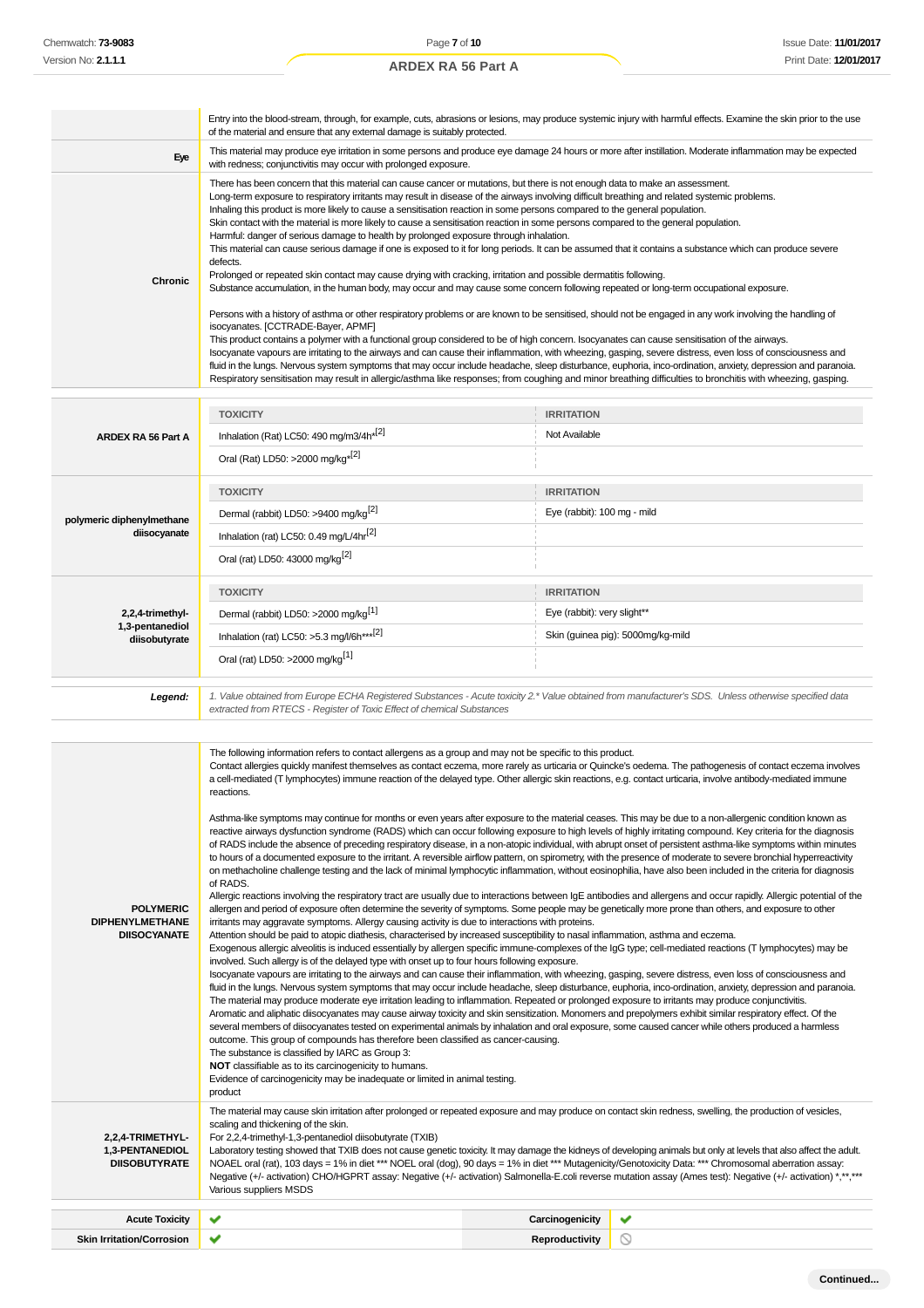| Serious Eye<br>Damage/Irritation            | <b>STOT - Single Exposure</b>   | M                                                                                                                                                                  |
|---------------------------------------------|---------------------------------|--------------------------------------------------------------------------------------------------------------------------------------------------------------------|
| <b>Respiratory or Skin</b><br>sensitisation | <b>STOT - Repeated Exposure</b> |                                                                                                                                                                    |
| Mutagenicity                                | <b>Aspiration Hazard</b>        |                                                                                                                                                                    |
|                                             | Legend:                         | $\blacktriangleright$ - Data available but does not fill the criteria for classification<br>$\blacktriangleright$ - Data required to make classification available |

 $\bigcirc$  – Data Not Available to make classification

# **SECTION 12 ECOLOGICAL INFORMATION**

# **Toxicity**

| Ingredient                                           | Endpoint    | <b>Test Duration (hr)</b>                                                    | <b>Species</b>                                                                                                                                                                                                                                                                                           | Value               | Source         |
|------------------------------------------------------|-------------|------------------------------------------------------------------------------|----------------------------------------------------------------------------------------------------------------------------------------------------------------------------------------------------------------------------------------------------------------------------------------------------------|---------------------|----------------|
| 2,2,4-trimethyl-<br>1,3-pentanediol<br>diisobutyrate | <b>LC50</b> | 96                                                                           | Fish                                                                                                                                                                                                                                                                                                     | 1.203mg/L           | 3              |
| 2,2,4-trimethyl-<br>1,3-pentanediol<br>diisobutyrate | EC50        | 48                                                                           | Crustacea                                                                                                                                                                                                                                                                                                | $>1.46$ mg/L        |                |
| 2,2,4-trimethyl-<br>1,3-pentanediol<br>diisobutyrate | EC50        | 96                                                                           | Algae or other aquatic plants                                                                                                                                                                                                                                                                            | $0.107$ mg/L        | 3              |
| 2,2,4-trimethyl-<br>1,3-pentanediol<br>diisobutyrate | EC50        | 504                                                                          | Crustacea                                                                                                                                                                                                                                                                                                | $>=1.3$ mg/L        | $\overline{2}$ |
| 2,2,4-trimethyl-<br>1,3-pentanediol<br>diisobutyrate | <b>NOEC</b> | 504                                                                          | Crustacea                                                                                                                                                                                                                                                                                                | 0.7 <sub>mq/L</sub> | 2              |
| Legend:                                              |             | Bioconcentration Data 7. METI (Japan) - Bioconcentration Data 8. Vendor Data | Extracted from 1. IUCLID Toxicity Data 2. Europe ECHA Registered Substances - Ecotoxicological Information - Aquatic Toxicity 3. EPIWIN Suite V3.12 -<br>Aquatic Toxicity Data (Estimated) 4. US EPA, Ecotox database - Aquatic Toxicity Data 5. ECETOC Aquatic Hazard Assessment Data 6. NITE (Japan) - |                     |                |

### **DO NOT** discharge into sewer or waterways.

### **Persistence and degradability**

| Ingredient                      | Persistence: Water/Soil | Persistence: Air |
|---------------------------------|-------------------------|------------------|
| 2,2,4-trimethyl-1,3-pentanediol | <b>HIGH</b>             | <b>HIGH</b>      |
| diisobutvrate                   |                         |                  |

# **Bioaccumulative potential**

| Ingredient                                       | <b>Bioaccumulation</b> |
|--------------------------------------------------|------------------------|
| 2,2,4-trimethyl-1,3-pentanediol<br>diisobutyrate | $LOW (BCF = 1)$        |

# **Mobility in soil**

| Ingredient                                            | <b>Mobility</b>       |
|-------------------------------------------------------|-----------------------|
| 2,2,4-trimethyl-1,3-pentanediol<br>diisobutyrate<br>. | LOW ( $KOC = 607.5$ ) |

### **SECTION 13 DISPOSAL CONSIDERATIONS**

| Waste treatment methods                |                                                                                                                                                                                                                                                                                                                                                                                                                                                                                                                                                                                                                                                                                                                                                                                                                                                                                                                                                                                                                                                                                                                                                                                                                                                                                                                                                                                                                                                                                                                                                                                                                                                                                     |
|----------------------------------------|-------------------------------------------------------------------------------------------------------------------------------------------------------------------------------------------------------------------------------------------------------------------------------------------------------------------------------------------------------------------------------------------------------------------------------------------------------------------------------------------------------------------------------------------------------------------------------------------------------------------------------------------------------------------------------------------------------------------------------------------------------------------------------------------------------------------------------------------------------------------------------------------------------------------------------------------------------------------------------------------------------------------------------------------------------------------------------------------------------------------------------------------------------------------------------------------------------------------------------------------------------------------------------------------------------------------------------------------------------------------------------------------------------------------------------------------------------------------------------------------------------------------------------------------------------------------------------------------------------------------------------------------------------------------------------------|
| <b>Product / Packaging</b><br>disposal | • Containers may still present a chemical hazard/ danger when empty.<br>Return to supplier for reuse/ recycling if possible.<br>Otherwise:<br>If container can not be cleaned sufficiently well to ensure that residuals do not remain or if the container cannot be used to store the same product, then<br>puncture containers, to prevent re-use, and bury at an authorised landfill.<br>• Where possible retain label warnings and SDS and observe all notices pertaining to the product.<br>Legislation addressing waste disposal requirements may differ by country, state and/ or territory. Each user must refer to laws operating in their area. In some<br>areas, certain wastes must be tracked.<br>A Hierarchy of Controls seems to be common - the user should investigate:<br>$\blacktriangleright$ Reduction<br>$\blacktriangleright$ Reuse<br>$\triangleright$ Recycling<br>$\triangleright$ Disposal (if all else fails)<br>This material may be recycled if unused, or if it has not been contaminated so as to make it unsuitable for its intended use.<br>DO NOT allow wash water from cleaning or process equipment to enter drains.<br>It may be necessary to collect all wash water for treatment before disposal.<br>In all cases disposal to sewer may be subject to local laws and regulations and these should be considered first.<br>• Where in doubt contact the responsible authority.<br>DO NOT recycle spilled material.<br>• Consult State Land Waste Management Authority for disposal.<br>• Neutralise spill material carefully and decontaminate empty containers and spill residues with 10% ammonia solution plus detergent or a proprietary |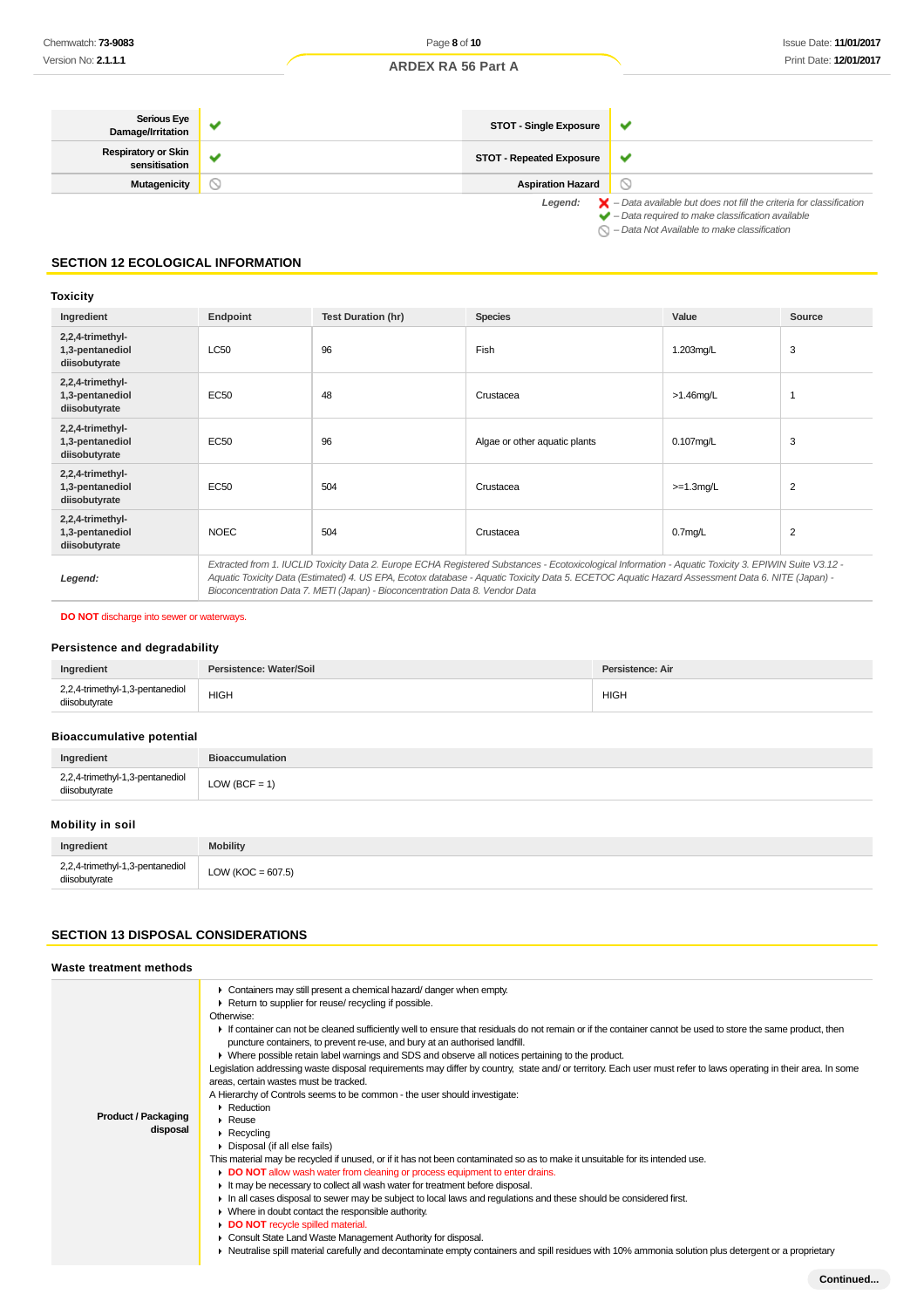decontaminant prior to disposal.

**DO NOT** seal or stopper drums being decontaminated as CO2 gas is generated and may pressurise containers.

Ensure that the disposal of material is carried out in accordance with Hazardous Substances (Disposal) Regulations 2001.

# **SECTION 14 TRANSPORT INFORMATION**

### **Labels Required**

| Morino<br>≅Pollutan. | <b>NO</b>    |
|----------------------|--------------|
| <b>LIA</b>           | Nσ           |
| ┒⊏₩                  | licable      |
| . OM                 | $\mathbf{u}$ |

**Land transport (UN): NOT REGULATED FOR TRANSPORT OF DANGEROUS GOODS**

**Air transport (ICAO-IATA / DGR): NOT REGULATED FOR TRANSPORT OF DANGEROUS GOODS**

**Sea transport (IMDG-Code / GGVSee): NOT REGULATED FOR TRANSPORT OF DANGEROUS GOODS**

**Transport in bulk according to Annex II of MARPOL and the IBC code** Not Applicable

# **SECTION 15 REGULATORY INFORMATION**

### **Safety, health and environmental regulations / legislation specific for the substance or mixture**

This substance is to be managed using the conditions specified in an applicable Group Standard

| <b>HSR Number</b> | <b>Group Standard</b>                                                               |
|-------------------|-------------------------------------------------------------------------------------|
| HSR002531         | Cleaning Products (Toxic [6.7]) Group Standard 2006                                 |
| HSR002596         | Laboratory Chemicals and Reagent Kits Group Standard 2006                           |
| HSR002607         | Lubricants (Toxic [6.7]) Group Standard 2006                                        |
| HSR002586         | Fuel Additives (Toxic [6.7]) Group Standard 2006                                    |
| HSR002520         | Aerosols (Toxic [6.7]) Group Standard 2006                                          |
| HSR002521         | Animal Nutritional and Animal Care Products Group Standard 2006                     |
| HSR002646         | Polymers (Toxic [6.7]) Group Standard 2006                                          |
| <b>HSR002647</b>  | Reagent Kits Group Standard 2006                                                    |
| HSR002616         | Metal Industry Products (Toxic [6.7]) Group Standard 2006                           |
| HSR002625         | N.O.S. (Toxic [6.1, 6.7]) Group Standard 2006                                       |
| HSR002639         | Photographic Chemicals (Toxic [6.7]) Group Standard 2006                            |
| HSR002512         | Additives, Process Chemicals and Raw Materials (Toxic [6.7]) Group Standard 2006    |
| HSR002560         | Dental Products (Toxic [6.7]) Group Standard 2006                                   |
| HSR002568         | Embalming Products (Toxic [6.7]) Group Standard 2006                                |
| HSR002679         | Surface Coatings and Colourants (Toxic [6.7]) Group Standard 2006                   |
| HSR100425         | Pharmaceutical Active Ingredients Group Standard 2010                               |
| HSR002601         | Leather and Textile Products (Toxic [6.7]) Group Standard 2006                      |
| <b>HSR002687</b>  | Water Treatment Chemicals (Toxic [6.7]) Group Standard 2006                         |
| HSR002648         | Refining Catalysts Group Standard 2006                                              |
| HSR002551         | Corrosion Inhibitors (Toxic [6.7]) Group Standard 2006                              |
| HSR002552         | Cosmetic Products Group Standard 2006                                               |
| HSR100757         | Veterinary Medicine (Limited Pack Size, Finished Dose) Standard 2012                |
| HSR100758         | Veterinary Medicines (Non-dispersive Closed System Application) Group Standard 2012 |
| HSR100759         | Veterinary Medicines (Non-dispersive Open System Application) Group Standard 2012   |
| HSR002655         | Solvents (Toxic [6.7]) Group Standard 2006                                          |

#### **POLYMERIC DIPHENYLMETHANE DIISOCYANATE(9016-87-9) IS FOUND ON THE FOLLOWING REGULATORY LISTS**

International Agency for Research on Cancer (IARC) - Agents Classified by the IARC Monographs

New Zealand Inventory of Chemicals (NZIoC) New Zealand Workplace Exposure Standards (WES)

New Zealand Hazardous Substances and New Organisms (HSNO) Act - Classification of Chemicals

### **2,2,4-TRIMETHYL-1,3-PENTANEDIOL DIISOBUTYRATE(6846-50-0) IS FOUND ON THE FOLLOWING REGULATORY LISTS**

| New Zealand Hazardous Substances and New Organisms (HSNO) Act - Classification of | New Zealand Inventory of Chemicals (NZIoC) |
|-----------------------------------------------------------------------------------|--------------------------------------------|
| Chemicals                                                                         |                                            |

#### **Location Test Certificate**

Subject to Regulation 55 of the Hazardous Substances (Classes 1 to 5 Controls) Regulations, a location test certificate is required when quantity greater than or equal to those indicated below are present.

| <b>Hazard Class</b> | Quantity beyond which controls apply for closed containers | Quantity beyond which controls apply when use occurring in open containers |
|---------------------|------------------------------------------------------------|----------------------------------------------------------------------------|
| Not Applicable      | Not Applicable                                             | Not Applicable                                                             |